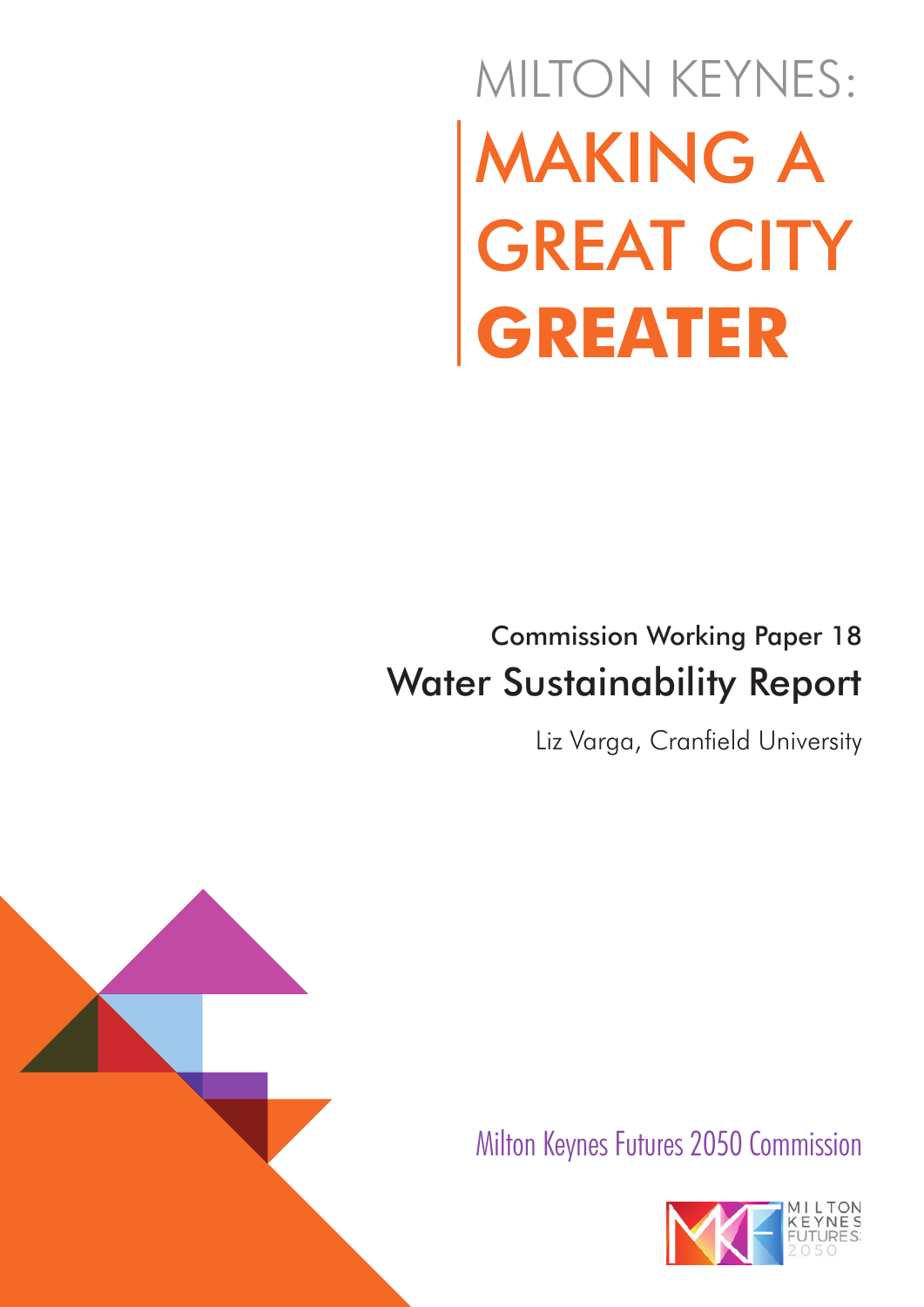## **MK Futures 2050 – Water Sustainability Report**

Liz Varga, Cranfield University

May, 2016, final draft after feedback from the Commission

#### **Abstract**

This short report provides recommendations to the Milton Keynes Futures 2050 Commission regarding water systems. Water systems are a key component of the city's infrastructure providing critical services by resourcing, supplying and removing water for residents, businesses and other stakeholders. The outlook for Milton Keynes is increasing uncertainty about both water stress, already evident in the catchment, and the ability of water drainage and conservation systems (with some Sustainable Drainage Systems- SuDS<sup>1</sup>) to cope with more severe flooding. So in the context of population growth, beyond that already planned to 2026, as well as potential impacts from climate change and water regulation for improved quality, water services are likely to become a priority as concerns over security of supply and damage to people and property escalate. These challenges recognized by water utility provider Anglian Water's latest management plans.

These recommendations should be considered now and planned for implementation from 2020. It is recognized that the recommendations are broader than the responsibilities of MK Council which are limited to activities such as building control, land use planning, permitting, and citizen engagement. For the recommendations to be effectively implemented requires MK Council to support and work with Anglian Water and the Environment Agency who both have largely commensurate ambitions in this area.

- 1. **Reduce water demand** through support for sustainable behaviour and where possible retrofit of efficient devices in the home and workplace, through early leak detection and repair using water systems telemetry, and through innovative charging models and behaviour change campaigns.
- 2. Plan for **minimized water demand and maximised water conservation** in new planning applications and building works.
- 3. **Protect people and properties from flood risk** by extending and revising the boundaries of flood plains. Prevent the use of this land for living or working places or create barriers in existing places at risk from flood. Work with farmers and land owners to minimise water run-off.
- 4. **Plan for new water resources to maintain the balance between supply and demand.** This may include extending reservoirs at Grafham and/or Wing and/or new reservoirs to meet the needs of a growing population, or increased winter storage and transfers from areas of surplus.
- 5. Keep water prices low for essential services by **avoiding high costs of water treatment** by avoiding pollutants, nitrates, etc. entering potable water systems by working with land owners, farmers, and other industries.
- 6. **Design new flood management systems** and SuDS to cope with more people in urban homes and densification for new build areas.
- 7. **Recognize the dependence upon energy systems** for water treatment and distribution, and invest in renewable technologies for energy use, generation and storage.

 $<sup>1</sup>$  The SuDS Manual, 2015, published by CIRIA,</sup>

http://www.ciria.org/Memberships/The\_SuDs\_Manual\_C753\_Chapters.aspx see also http://www.hrwallingford.com/projects/the-suds-manual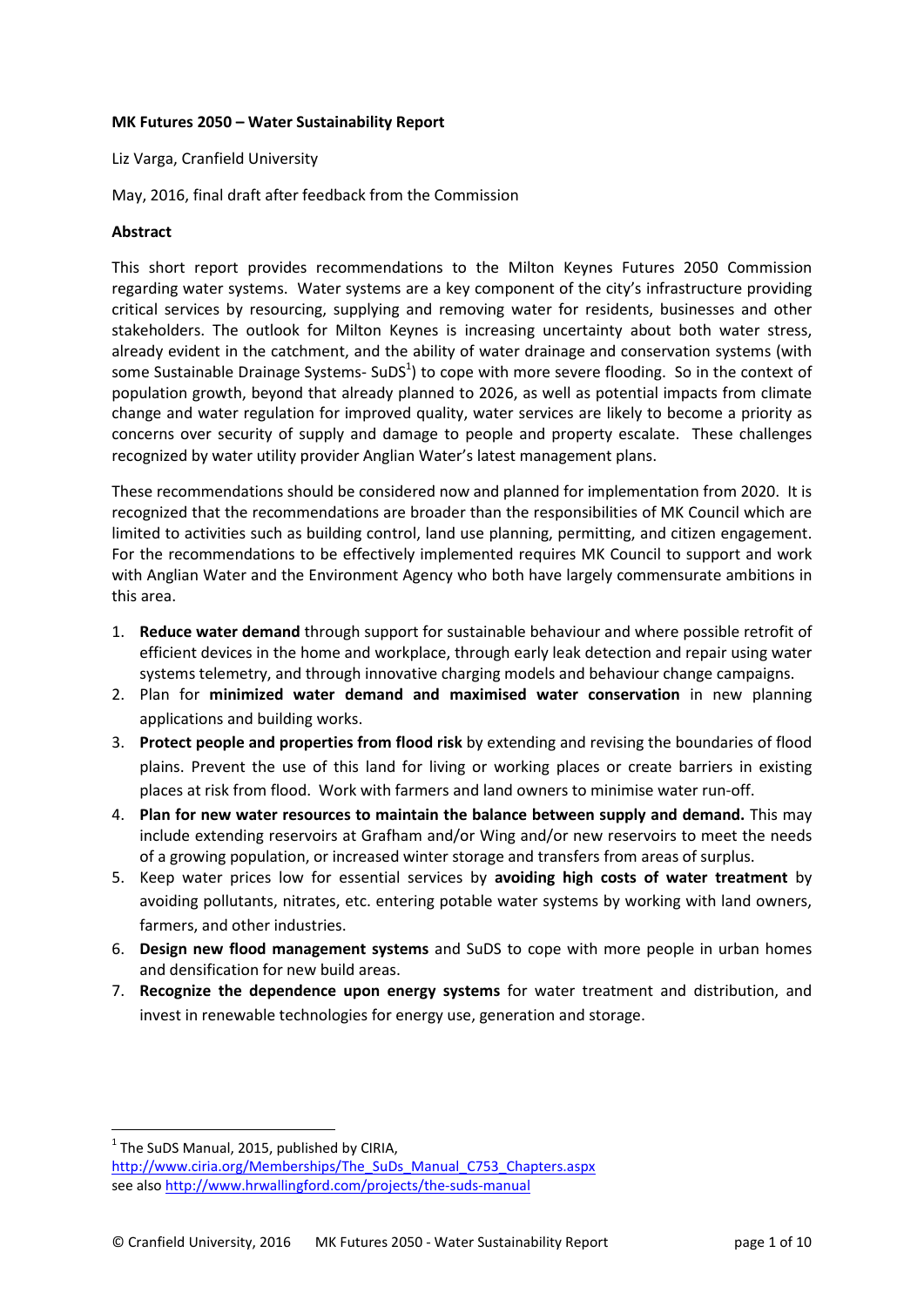### **Introduction**

Milton Keynes Council is taking positive action to evaluate the potential of city growth on water systems which provide water and remove unwanted used water. Both technological and behavioural changes, such as efficient toilets and use of water butts for watering gardens respectively, are observed already in the city and this is helping to reduce demand. But the future to 2050 is very uncertain. Milton Keynes is a desirable location to live and work and continues to grow already being the city with the greatest growth between 1981 and 2011 almost doubling in size<sup>2</sup>. Contemporary issues raise concerns about water security and include: climate change and the need for adaptation to extreme weather; increasing demand for food and consequent mechanisms for high yield produce which are polluting ground water; challenging local and global macro-economic conditions creating pressure to reduce utility costs.

This Water Sustainability Report forms part of an evidence base for the MK Futures 2050 Commission. It attempts to condense significant knowledge from published materials and through interviews with MK Council, MK Smart project, Anglian Water and HR Wallingford. It reviews national and local water system challenges and draws conclusions from these to make recommendations for the MK Futures 2050 Commission.

# **National and international water system challenges**

Akin to the energy trilemma, the water trilemma<sup>3</sup>concerns the issue of distributing scarce resources of water among citizens, the economy and the environment. Globally, water use is growing at twice the pace of the population and in less than 10 years, two thirds of the world will live in areas of water stress if current water management practices continue. **Water crises**, that is, "*a significant decline in the available quality and quantity of fresh water resulting in harmful effects on human* health and/or economic activity" is rated **the highest impact risk globally**<sup>4</sup>.

The UK government defines water as a critical service<sup>5</sup> requiring a sector resilience plan led by the Department for the Environment, Food, and Rural Affairs (DEFRA). Water systems are dependent upon: electricity, which if disrupted could result in the loss of mains water and affect the movement and treatment of sewerage; and telecommunications, which if lost would impact remote flow management and monitoring systems. Irrespective of risks, water utilities are required by law to provide water by alternative means in the event of a failure of the mains supply. The resilience of the water industry to major risks is addressed by all risks regulatory framework, mutual aid agreements and high levels of investment continue to strengthen the resilience of the water industry to major risks.

The UK food sector recognises its critical dependence on water (as well as other services, such as energy, transport and communications) but owing to the geographic spread, number of firms, and competitiveness of the industry, and high substitutability of foods it has high resilience. The food sector's resilience was demonstrated by its ability to withstand disruptive challenges, such as 2007 floods and severe winter weather and flooding since 2010.

 $^{2}$  Tony Champion, People in cities: the numbers. Future of cities: working paper Foresight, Government Office for Science https://www.gov.uk/government/uploads/system/uploads/attachment\_data/file/321814/14-802 people-in-cities-numbers.pdf<br>3 http://thoughts.orup.com/s

http://thoughts.arup.com/post/details/473/how-to-solve-the-water-scarcity-trilemma

<sup>&</sup>lt;sup>4</sup> World Economic Forum, Global Risks and Trends 2015 at http://reports.weforum.org/global-risks-2015/executive-summary/

<sup>5</sup> Cabinet Office, A Summary of the 2014 Sector Resilience Plans

https://www.gov.uk/government/uploads/system/uploads/attachment\_data/file/370156/20141103\_Summar y\_sector\_resilience\_plan\_2014.pdf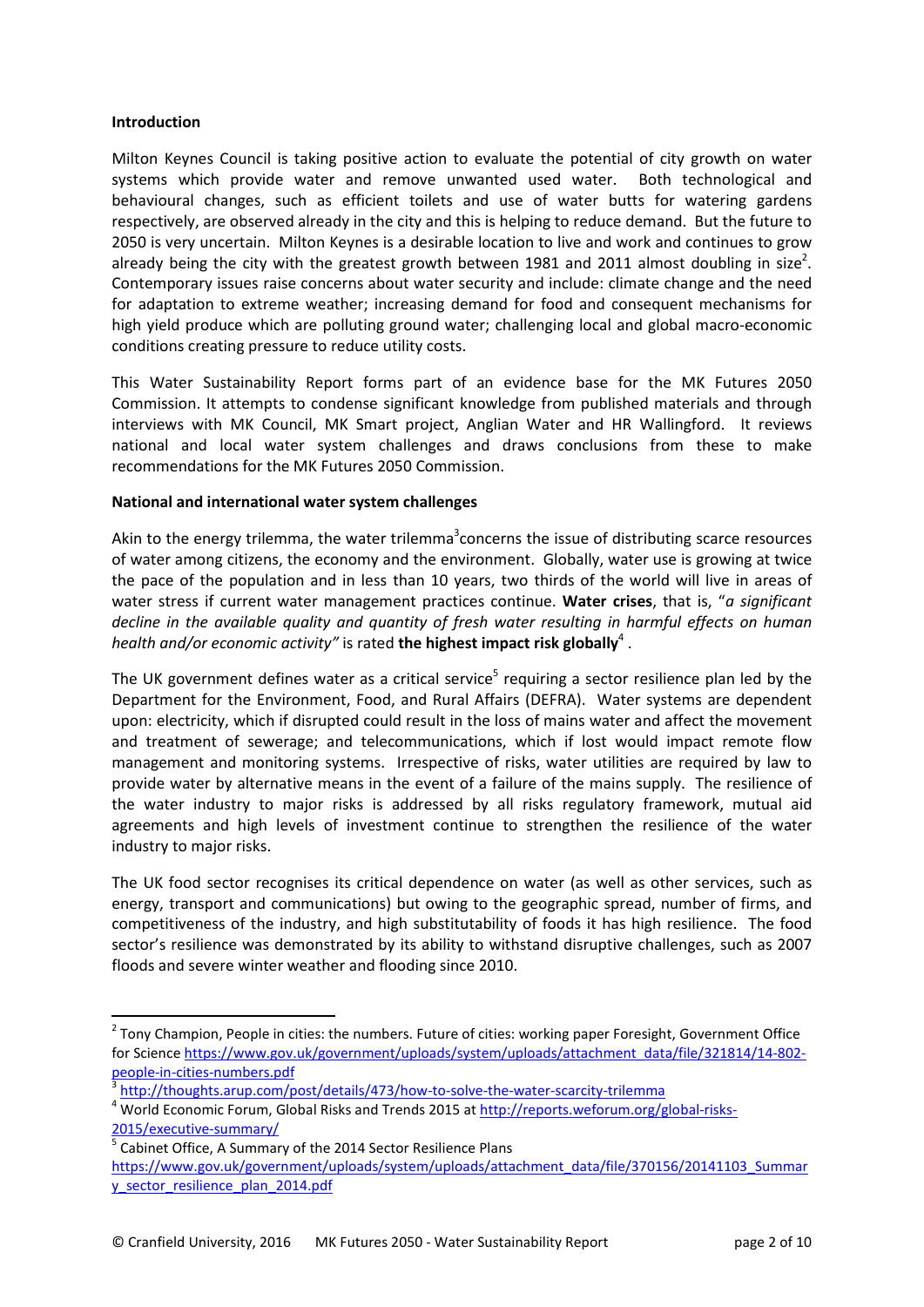Agriculture and land-use management in the UK has changed immensely since the end of the Second World War, and modern agricultural practices have led to changes such as increased field size, the use of large farm equipment, and elimination of buffer zones (areas of land, lying next to a waterway, kept in permanent vegetation) and hedgerows<sup>6</sup>. Those changes in farming methods have resulted in more deeply compacted soils, unchecked runoff, lines left from ploughing, and cracks in the soil speeding up the flow of water on the soil's surface. This in turn increases the volume and speed of water flowing into waterways and heightens the risk of flooding. There is now significant evidence that interventions are possible to reduce water flow<sup>7</sup>.

# **Climate Change Risk Assessment (CCRA)**

Evidence for the 2012 CCRA<sup>8</sup> (see section 7.6 on water) highlights the future pressures on water availability and the consequences for water users and the natural environment. The deployable output of water in the UK could decrease by as little as 1.5% to as much as 33%, by 2050 (see Figure 1).

> Deployable output for the UK is projected to decrease from present day output of 19,500 Ml/day by around 750 Ml/day by the 2020s for the Medium emissions scenario, central estimate (ranging from an increase of 1,200 MI/day to a decrease of 2,900 MI/day) and decrease by 3,600 MI/day by the 2050s (ranging from a decrease of 280 to 6,600 MI/day).

confidence Medium

# **Fig 1. CCRA (2012) HR Wallingford8, section 7.6**

Land use change, population needs, and other social and economic drivers affect water availability and quality. But population growth represents one of the biggest pressures due to increased demand and increased pollution, including that from urbanized environments.

The updated projections for UK water availability<sup>9</sup> assess future vulnerability, sensitivity and risk for the public water supply, suggesting that 27 water resources zones have a supply-demand deficit greater than 5 Million litres per day (Ml/d) by the 2030s. These deficits are projected to be widespread by the 2050s in high population growth and high climate change scenarios, and the south-east is particularly susceptible.

The Environment Agency's 2050s water scenarios project<sup>10</sup> identified four possible futures of water for the 2050s: Sustainable Behaviour, Innovation, Local Resilience and Uncontrolled Demand (see Figure 2).

<sup>6</sup> O'Connell, P. E., Ewen, J., O'Donnell, G., & Quinn, P. (2007). Is there a link between agricultural land-use management and flooding? Hydrology and Earth System Sciences 11(1): 96-107. DOI: 10.5194/hess-11-96- 2007.

<sup>&</sup>lt;sup>7</sup> Science for Environment Policy, Environment Soil and Water: a larger-scale perspective, November 2015 http://ec.europa.eu/environment/integration/research/newsalert/pdf/soil\_and\_water\_larger\_scale\_perspecti ve\_52si\_en.pdf

<sup>8</sup> HR Wallingford, Climate Change Risk Assessment 2012

http://ccra.hrwallingford.com/CCRAReports/reportviewer.html?sector=evidence&link=LinkTarget\_2493<br>9 CCRA2: Undeted assisting for veter availability for the UK; Final Report, Avg 2015, MARE242, BT002 CCRA2: Updated projections for water availability for the UK: Final Report, Aug 2015, MAR5343-RT002-R05- 00 https://www.theccc.org.uk/wp-content/uploads/2015/09/CCRA-2-Updated-projections-of-wateravailability-for-the-UK.pdf

 $^{10}$  Environment Agency: Water: Planning ahead for an uncertain future: Water in the 2050s http://webarchive.nationalarchives.gov.uk/20140328084622/http://cdn.environmentagency.gov.uk/geho0811bsml-e-e.pdf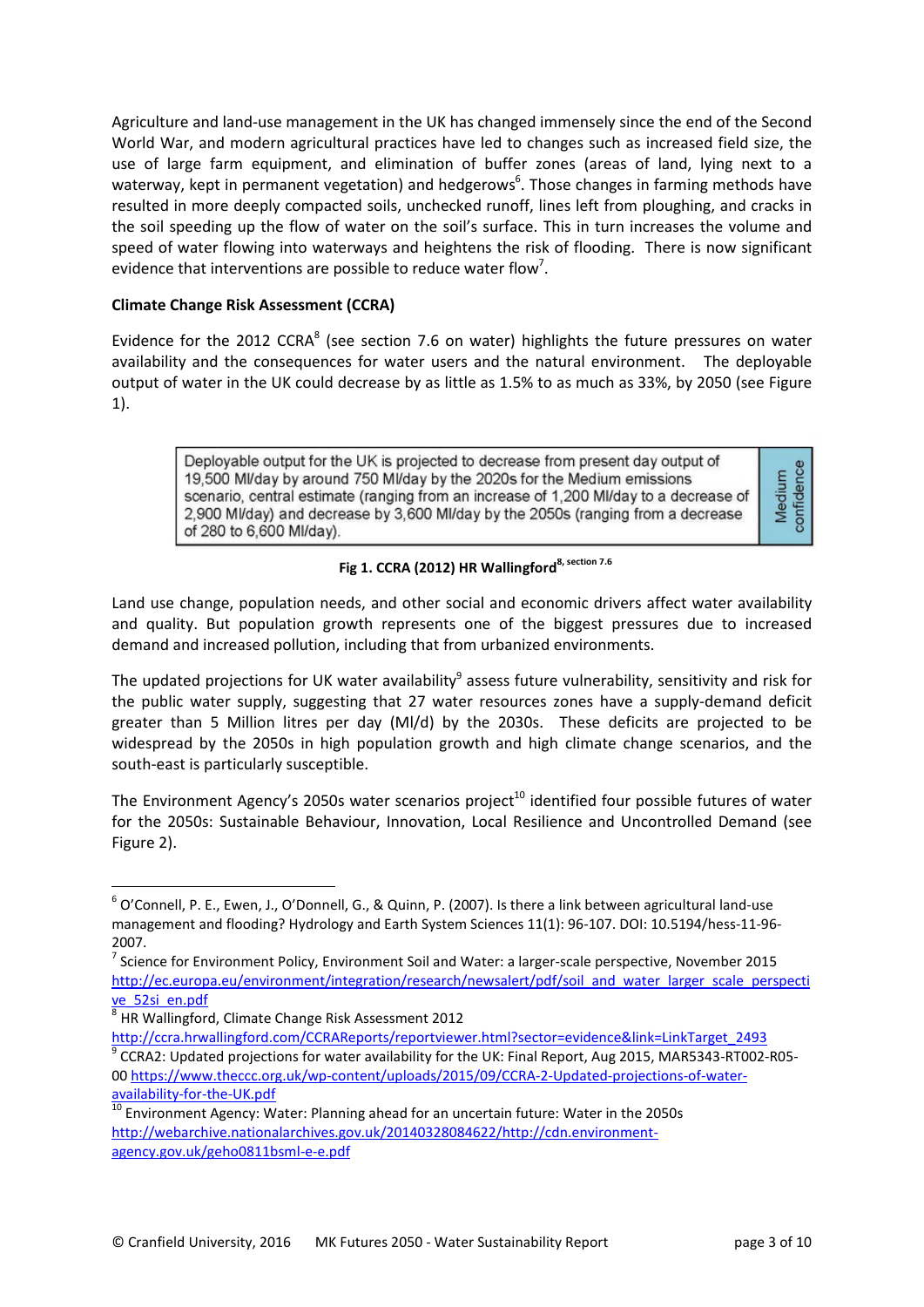

**Fig 2. Four scenarios, Environment Agency, Water Futures<sup>10</sup>**

Of these, only the Sustainable Behaviour and Innovation scenarios predict a reduction in water demand (see Figure 3) enabled by a focus on governance systems. It suggests that water demand must be controlled and that local resilience will not abate demand and its impact on water quality.

| <b>Scenario</b>              | <b>Total demand</b> | <b>Overall water quality</b> |
|------------------------------|---------------------|------------------------------|
| <b>Innovation</b>            | - 4 per cent        |                              |
| <b>Uncontrolled Demand</b>   | +35 per cent        |                              |
| <b>Local Resilience</b>      | $+8$ per cent       |                              |
| <b>Sustainable Behaviour</b> | - 15 per cent       |                              |

**Fig 3. Demand reduction in four scenarios, Environment Agency, Water Futures<sup>10</sup>**

# **Water quality**

Anthropogenic impacts on water quality affect the environment and increase the costs of water treatment.

There are various chemicals and pathogens that have negative impacts on water quality and the viability of water bodies. Nitrates are a common form of water pollution. Water pollution occurs when there is a concentration of more than 50 milligrams per litre (mg/l) of nitrates. The Nitrates Directive  $(1991)^{11}$  aims to protect water quality across Europe by preventing nitrates from agricultural sources polluting ground and surface waters and by promoting the use of good farming practices. The Nitrates Directive forms an integral part of the Water Framework Directive and is one of the key instruments in the protection of waters against agricultural pressures. Methane contamination of drinking water may arise due to hydraulic fracturing<sup>12</sup> with implications for water quality and cost of treatment although this is not currently an issue in the Great Ouse Catchment.

<sup>&</sup>lt;sup>11</sup> European Commission, Nitrates Directive http://ec.europa.eu/environment/water/waternitrates/index\_en.html

<sup>&</sup>lt;sup>12</sup> Osborn, S. G., Vengosh, A., Warner, N. R., & Jackson, R. B. (2011). Methane contamination of drinking water accompanying gas-well drilling and hydraulic fracturing. *Proceedings of the National Academy of Sciences of the United States of America*, *108*(20), 8172–8176. http://doi.org/10.1073/pnas.1109270108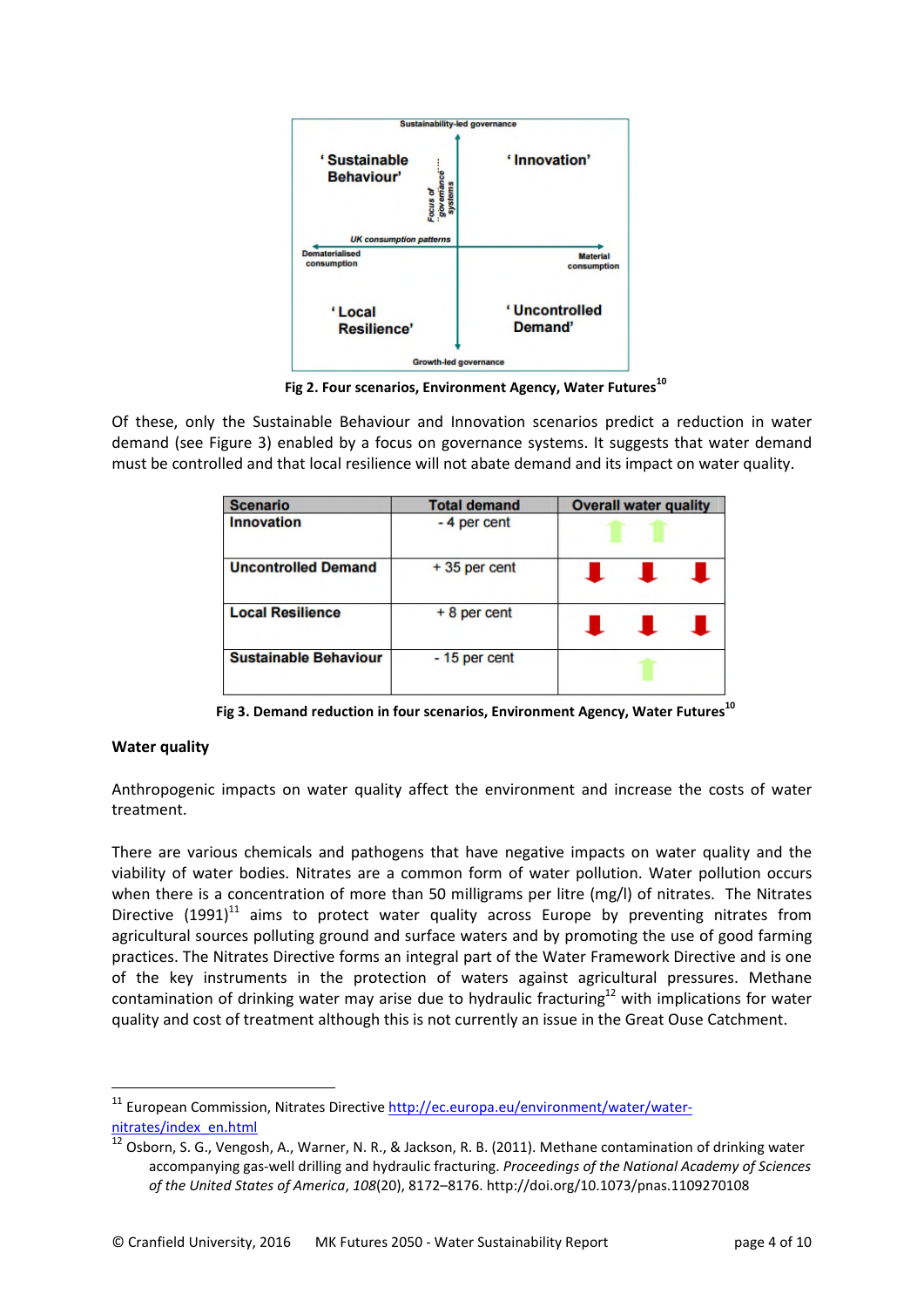The CCRA Water Sector Summary<sup>13</sup> highlights the priorities for the UK water sector as a whole (see Figure 4), raising the issues of water quality and importantly recognizing that decisions on water should look beyond 2025.

- Developing a better understanding of water quality and asset deterioration issues.
- Developing a better understanding of biodiversity issues.
- Ensuring that more decisions about water take account of water security beyond a 25-year time horizon.
- Developing a more flexible and responsive abstraction management regime.

# **Fig 4: UK Water Sector Summary13, box 1.1**

# **Great Ouse Catchment**

Flood management aims to minimize flood damage to people and property, to control development and protect cultural heritage and the natural environment, and where possible to improve water quality. The Great Ouse Catchment Management Plan<sup>14</sup> is largely rural, about 8,596km<sup>2</sup>, and has a population of around 1.7 million people, including large centres of population such as Milton Keynes, Cambridge and Bedford and smaller market towns such as St Neots, St Ives and Ely. The towns are situated on natural flood plain. Properties with 1% annual probability of surface water flooding and of river flooding include historic towns Newport Pagnell, Old Stratford and Stony Stratford now within the unitary borough of Milton Keynes. These towns do not benefit from The Milton Keynes Balancing Lakes, a storm-water balancing lake system along the River Ouzel, designed to mitigate the effects of the Milton Keynes development, by managing surface water runoff.

The Great Ouse Catchment Management Plan states that **existing flood risk is too high**. Urban development should not increase flood risk, and policies should be put in place to create green corridors and to incorporate flood resilience measures into the location, lay-out and design of development.

# **Water supply and waste water treatment**

Anglian Water currently manages a total of some 37,000 kilometres (km) of water mains, distributing water from 139 water treatment works located throughout the region. In addition to this the company operates 1,083 wastewater treatment works (WWTWs), the highest concentration of WWTWs per head of population in the country. The Environment Agency identified the Anglian Water region as an area of moderate water stress in its 2007 consultation on water stressed areas. This was revised to one of **serious water stress** (in which >20% of the water company population is served by resource zones that are classed as under serious stress) in the final designation<sup>15</sup>.

<sup>&</sup>lt;sup>13</sup> UK CCRA Water Sector Summary, 2012

http://ccra.hrwallingford.com/CCRAReports/downloads/CCRASummaryWater.pdf, see also http://ccra.hrwallingford.com/CCRAReports/reportviewer.html?sector=water&link=LinkTarget\_1 14 Great Ouse Catchment Flood Management Plan, 2011

https://www.gov.uk/government/uploads/system/uploads/attachment\_data/file/288877/Great\_Ouse\_Catch ment\_Flood\_Management\_Plan.pdf

<sup>&</sup>lt;sup>15</sup> Environment Agency, Areas of water stress: final classification, 2007 https://www.iwight.com/azservices/documents/2782-FE1-Areas-of-Water-Stress.pdf see also for definitions: Environment Agency and Natural Resources Wales, Water stressed areas – final classification, 2013 https://www.gov.uk/government/uploads/system/uploads/attachment\_data/file/244333/water-stressedclassification-2013.pdf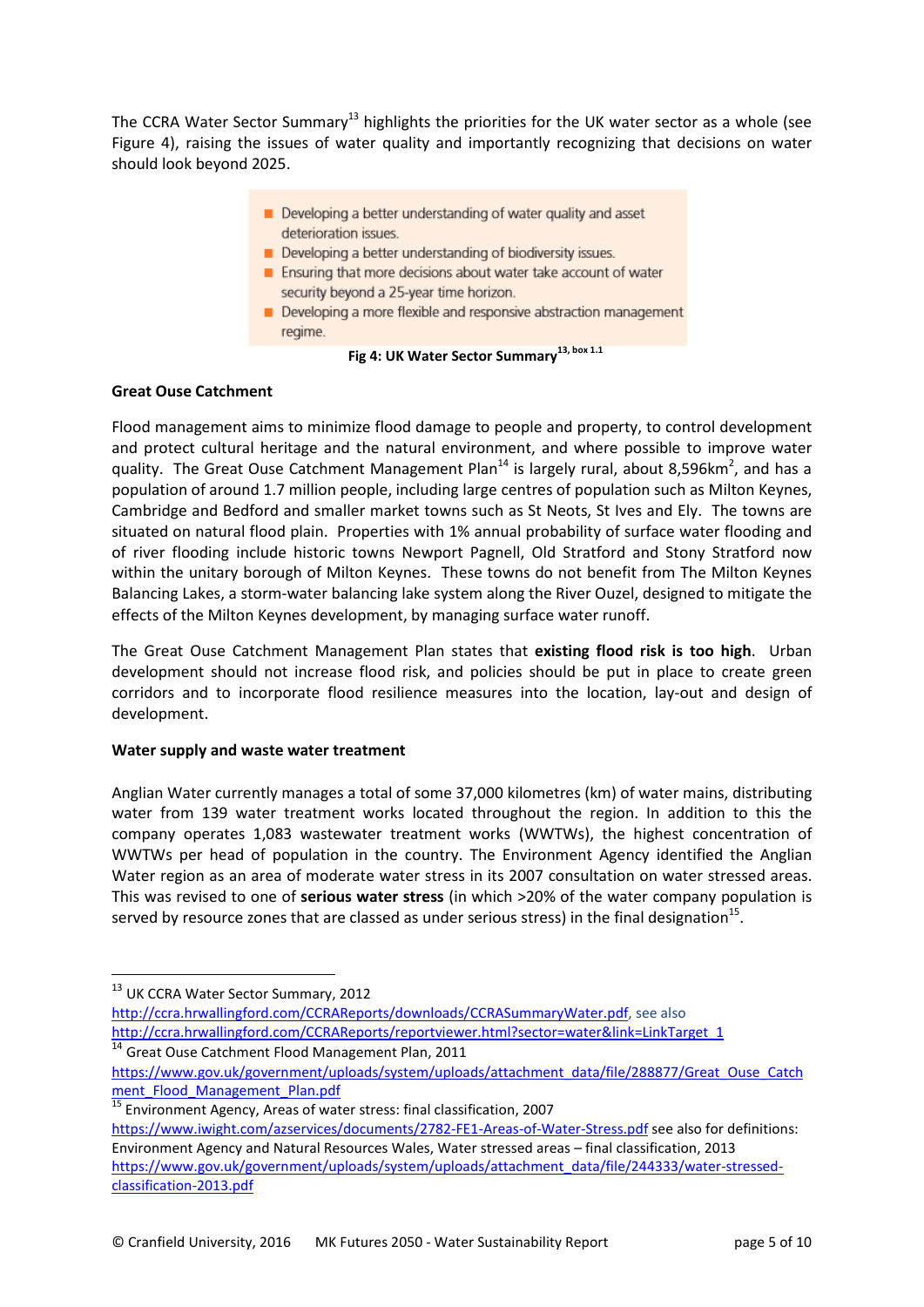Anglian Water's Strategic Environmental Assessment<sup>16</sup> considers the additional infrastructure which might be added to the Anglian Water assets through the identification of new resource development options. The Anglian Water region's water resources are highly utilised. The predictions for growth in the region means water resources are going to need to be carefully managed to provide additional water supplies and manage customer demand to ensure a secure supply of water without damaging the natural environment. In its Strategic Direction Statement 2010-2035<sup>17</sup>, Anglian Water state they will have to develop new supplies of up to 200 Million litres per day (Ml/d) by 2025 and 300 Ml/d by 2035 on top of the current maximum resources available of 1,800 Ml/d.

Anglian Water's recently published Water Resources Management Plan<sup>18</sup> recognizes pressures relating to population growth, environmental pressures and climate change will result in an imbalance between water supply and water demand. The 25 year plan details where and when additional resources will be required for all supply areas, including the Ruthamford South Resources Zone within which Milton Keynes is located. The key supply side option to support the Milton Keynes area is a transfer from an adjacent Resource Zone. In the longer term, more demand management measures will be introduced, such as higher leakage reduction targets, as well as new water resource schemes. Water resource options currently under consideration may extend to increased winter storage and transfers from areas of surplus. Longer term plans will be refreshed in 2020 to account for latest growth trends and climate change guidance.

Anglian Water states that a combination of growth, licences changes under environmental regulations and the mean impact of climate change are projected to result in deficits in resource zones in the south and east of the company's supply system. In the worst case planning scenarios, Anglian Water states that the supply demand risk is approximately 570 Ml/d over the period to 2039/2040.

# **Milton Keynes – the local status**

Milton Keynes is one of the driest regions in the UK getting on average 600mm of rain a year, a third less than the rest of the England<sup>19</sup>. The Environment Agency classifies it as 'water stressed'. Anglian Water provides water supplies to Milton Keynes (MK). MK is grouped with Newport Pagnell and Woburn into the Ruthamford South water resource zone which is one of the zones in the Anglian region likely to become most water stressed as a result of housing growth and climate change. By 2030, less water will be available and demand will have risen leading to a *projected deficit* of 12 Ml/d, which is approximately 10% of total consumption in 2015 (see Figure 5). This is without implementing any adaptation options.

<sup>&</sup>lt;sup>16</sup> Anglian Water Services Limited Water Resources Management Plan: Strategic Environmental Assessment Environmental Report: Non-Technical Summary April 2008

https://www.anglianwater.co.uk/\_assets/media/wrmp-sea-non-technical-summary.pdf <sup>17</sup> Strategic Direction Statement 2010-2035, https://www.anglianwater.co.uk/ assets/media/strategicdirection-statement.pdf

<sup>&</sup>lt;sup>18</sup> Anglian Water, Water Resources Management Plan, 2015,

http://www.anglianwater.co.uk/environment/our-commitment/our-plans/water-resource-management.aspx  $\frac{19}{19}$  HR Wallingford (A J Brown, H Udale-Clarke), MK Smart: A Water strategy for Milton Keynes, Jan 2016, MAS1216-RT002-R02-00,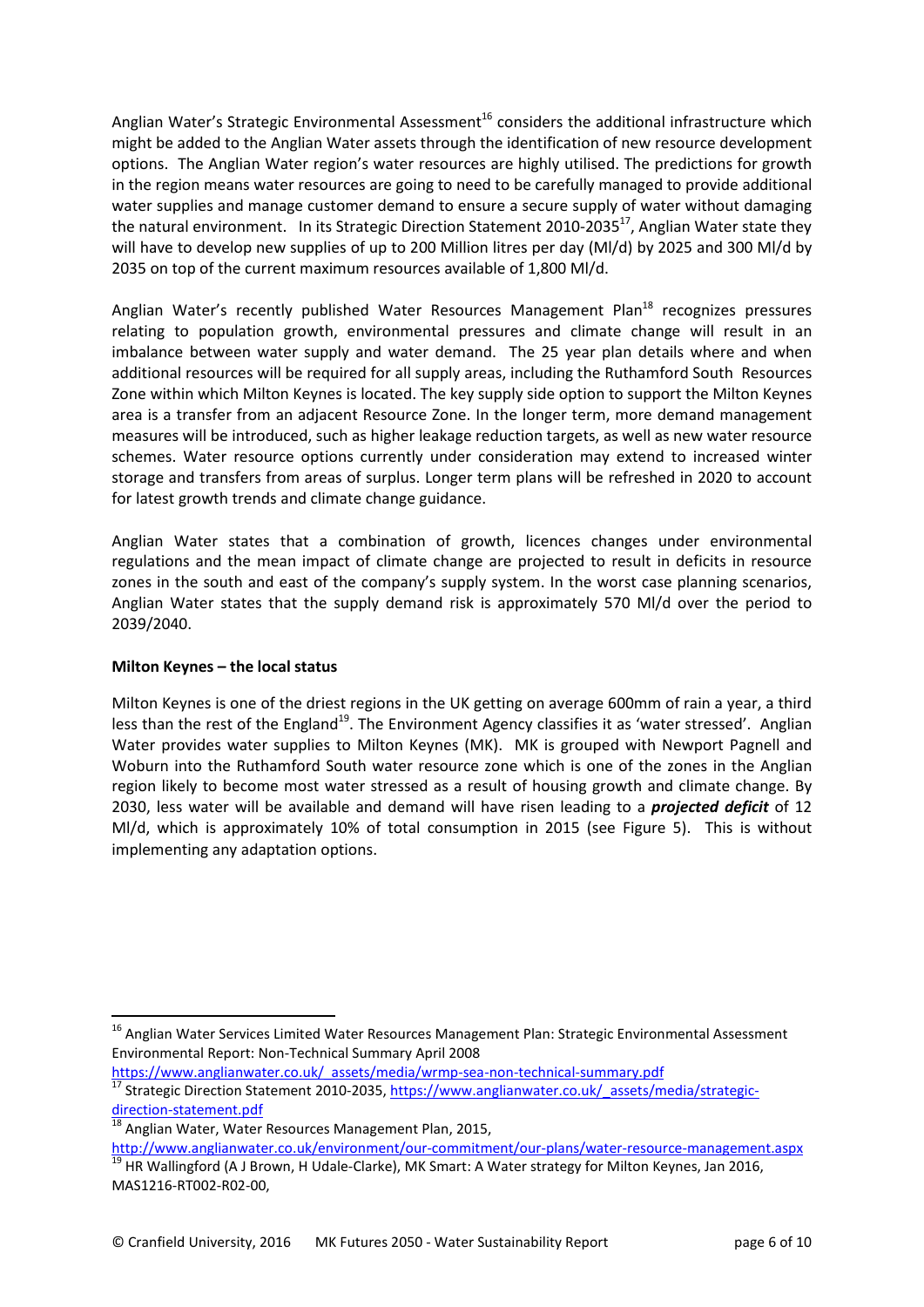The most recent climate change impact analysis for the UK Water Sector presented results for the UK at a water resource zone scale using the UKCP09 probabilistic climate projections<sup>1</sup>. The analysis shows that for 2012, the baseline year, the Ruthamford South water resource zone had:

- A population of 778,000;
- A total household consumption of 110 MI/d and a total non-household consumption of 36 MI/d;
- A supply-demand balance<sup>2</sup> surplus of 16 MI/d.

It is projected, with a medium level of confidence, that by the  $2030s$ :<sup>3</sup>:

- The population in the zone will have increased by 24%;
- Deployable Output<sup>4</sup> will decrease by 2%, or 6 MI/d, under the medium emissions scenario;
- There will be a supply-demand deficit of 12 MI/d under the medium emissions scenario.

# **Fig 5: Ruthamford South water resource zone16, box 1.1**

The MK:Smart project assumption is that a 20% reduction in water consumption per capita is needed to ensure sustainability with respect to planned population growth by 2026.

The Council's Supplementary Planning Document<sup>20</sup> has the objective for new developments to "*to maximise the use of water efficiency techniques as well as sustainable urban drainage system*" in order to achieve the sustainability objective "*to maintain and improve the borough's water quality and reduce the risk of flooding".* The Supplementary Planning Document refers to The Environment Agency's 2001 report<sup>21</sup> which concluded that water supply should be enhanced by, a modest, 5% over the next 25 years, during which period household metering should become widespread, water efficiency should be promoted and that progress is needed on leakage control. The MK Local Plan<sup>22</sup> aims to reduce water pollution and conserve water supplies and natural water levels. More recently, the MK Core Strategy Sustainability Appraisal Addendum (2)<sup>23</sup> includes objectives "to *protect local water resources and improve the quality of surface and groundwater*" and "*to reduce the risk of flooding*".

Performance standards are set out in Milton Keynes Sustainable Construction Guide<sup>24</sup> and provide planners and developers with minimum, good and excellent targets for proposed household and non-household plans. 105 litres per person per day household drinkable (potable) water is the minimum, and plans rated at 80 litres per person per day are rated excellent<sup>4</sup> (page 4). For water conservation, a water butt is a minimum standard, and grey water recycling and rain water harvesting is excellent. For drainage, the minimum standard is for 50% of hard surfaces and conveyance systems to be permeable, and 100% is excellent. Non-household plans use a different metric for potable water and require a 25% reduction in water use as a minimum and 75% would be excellent. These targets indicate currently understood thresholds for reducing water consumption.

The MK core strategy<sup>25</sup> highlights the importance of green infrastructure and open space, especially the linear parks which are a unique asset of the city. They act as a strategic flood management

<sup>23</sup> MKC Core Strategy Sustainability Appraisal Addendum (2), Sep 2011 file:///C:/Users/mn2635/Downloads/Core\_Strategy\_Sustainability\_Appraisal\_addendum\_-

<sup>&</sup>lt;sup>20</sup> MKC Sustainability Appraisal: Sustainable Construction Guide: Supplementary Planning Document Dec 2006 http://www.milton-keynes.gov.uk/assets/attach/5083/Sustainable\_Construction\_SPD\_SA.pdf

 $\frac{21}{21}$  Environment Agency, 2001, Water Resources for the Future: a Water Resources Strategy for England and Wales

<sup>&</sup>lt;sup>22</sup> Milton Keynes Local Plan 2001-2011, adopted Dec 2005, http://www.milton-keynes.gov.uk/planning-andbuilding/planning-policy/adopted-local-plan-pdf

Reasonable Alternative Sites Sept 2011%20(1).pdf

<sup>24</sup> MKC Supplementary Planning Document, Sustainable Construction Guide, adopted April 2007, http://www.milton-keynes.gov.uk/assets/attach/5084/Sustainable\_Construction\_SPD.pdf

<sup>25</sup> Milton Keynes Council Core Strategy, adopted July 2013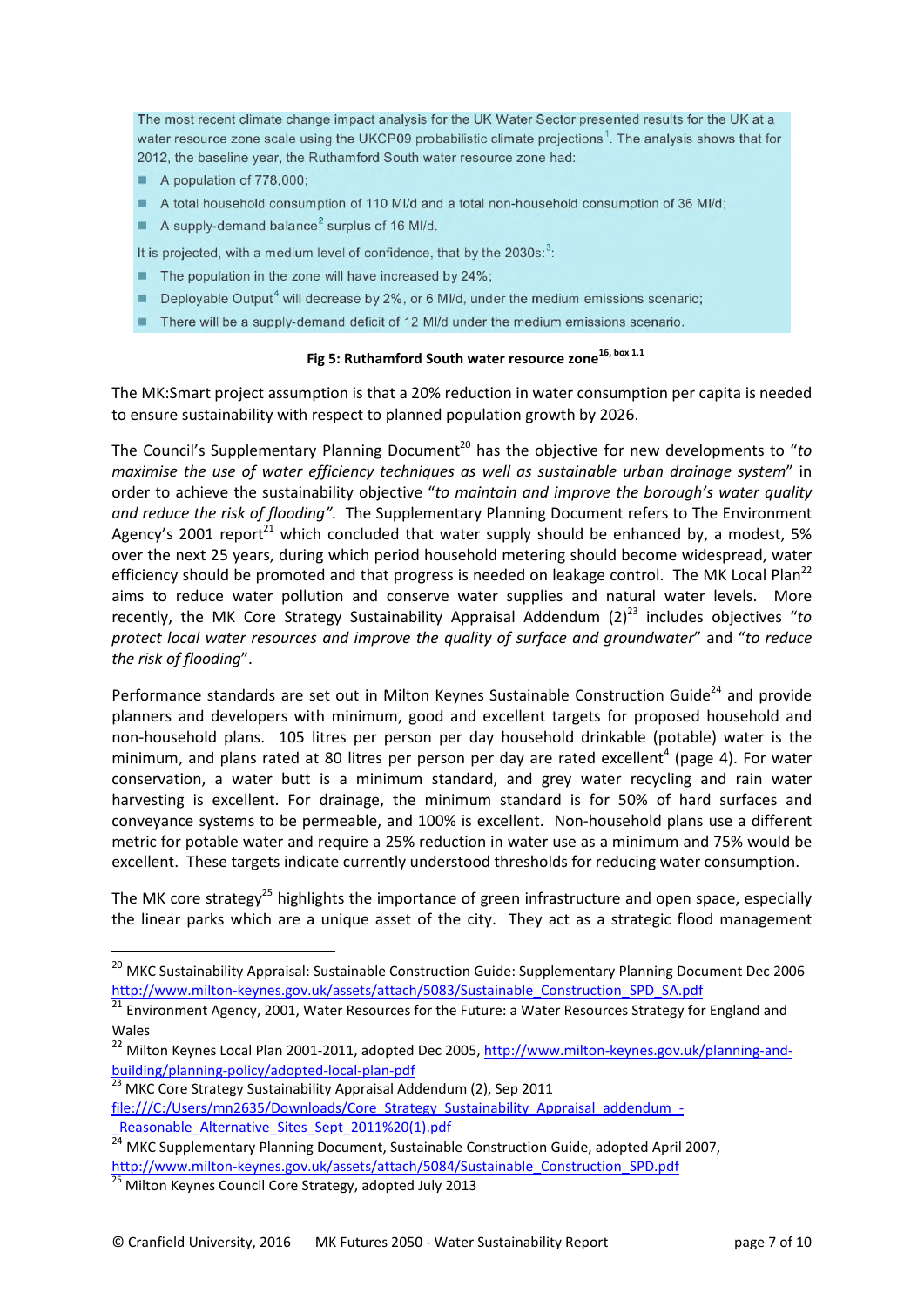system, whilst also providing high quality, continuous open space, accessible to all residents. Policy CS19 aims to protect and enhance green infrastructure, particularly along the Ouse and Ouzel Valleys. The strategy sets out indicators to have no new residential development in areas prone to flooding, and to adopt the Residential Design Guide SPD by 2012. The MK Green Infrastructure Plan<sup>26</sup> helps to identify green buffers and areas of opportunities which are taken into account in development frameworks for strategic land allocation.

The MK Local Flood Risk Management Strategy (LFRMS) $^{27}$  sets out local objectives which have been developed in line with national objectives and guiding principles of the National Strategy. The local objectives considered the Water Cycle Study<sup>28</sup> which assessed the impact of proposed growth targets for Milton Keynes on the water cycle infrastructure and water environment of the area. Local objective 7 aims to "*Ensure future development does not have a negative impact on flood risk and lowers the risk where possible*".

# **Summary and recommendations**

Water systems are a key component of the city's infrastructure providing critical services by resourcing, supplying and removing water for residents, businesses and other stakeholders as well as using water as an amenity and biodiversity resource. The outlook for Milton Keynes is increasing uncertainty about both water stress, already evident in the catchment, and the capability of water drainage and conservation systems (with some Sustainable Drainage Systems- SuDS<sup>1</sup>) to cope with higher intensity flooding. So in the context of population growth, beyond that already planned to 2026, as well as potential impacts from climate change and water regulation for improved quality, water services are likely to become a priority as concerns over security of supply and damage to people and property escalate. Anglian Water's long term water resources and water recycling plans and related investment programmes are accounting for growth and climate change risks.

| <b>Conclusion</b>                                          | Recommendation                        |  |
|------------------------------------------------------------|---------------------------------------|--|
| Demand is increasing but there is little focus on existing | Reduce water demand<br>through<br>1.  |  |
| homes and workplaces to promote sustainable                | support for sustainable behaviour     |  |
| behaviour and innovation, key to reducing demand.          | and where possible retrofit of        |  |
| Plans for increased water provision could be slowed        | efficient devices in the home and     |  |
| down through the use of information about use, growth      | workplace, through early<br>leak      |  |
| and water losses, which can target water demand            | detection and repair using water      |  |
| reduction, maintenance and preventative work.              | systems telemetry, and through        |  |
| Innovative incentives to reduce water demand could         | innovative charging models and        |  |
| include tiered pricing <sup>29</sup> .                     | behaviour change campaigns.           |  |
| Water demand in new dwellings is not overly ambitious.     | Plan for minimized water demand<br>2. |  |
| Innovations, such as rainwater harvesting, water-less      | and maximised water conservation      |  |
| toilets, grey water recycling and local water conservation | in new planning applications and      |  |
| could have major impacts on the sustainability of water    | building works.                       |  |
| systems by avoiding water demand.                          |                                       |  |

file:///C:/Users/mn2635/Downloads/FINAL\_Core\_Strategy\_Adopted\_July\_2013\_low\_res.pdf <sup>26</sup> MK Green Infrastructure Plan, Feb 2008

https://www.milton-keynes.gov.uk/.../Final\_Report-11%5E4%5E08.doc

27 Milton Keynes Council Local Flood Risk Management Strategy (LFRMS) Strategic Environmental Assessment Environmental Report, Apr 2015, draft

file:///C:/Users/mn2635/Downloads/Annex%20B%20Environmental%20Report.pdf

<sup>28</sup> Milton Keynes Outline Water Cycle Study (2008) http://www.milton-keynes.gov.uk/planningpolicy/documents/Milton\_Keynes\_Outline\_WCS\_Final\_Report.pdf

<sup>29</sup> Stanford Report, May 19, 2015, Stanford professor developing water usage model that could help California meet conservation goals, http://news.stanford.edu/news/2015/may/tiered-water-rates-051915.html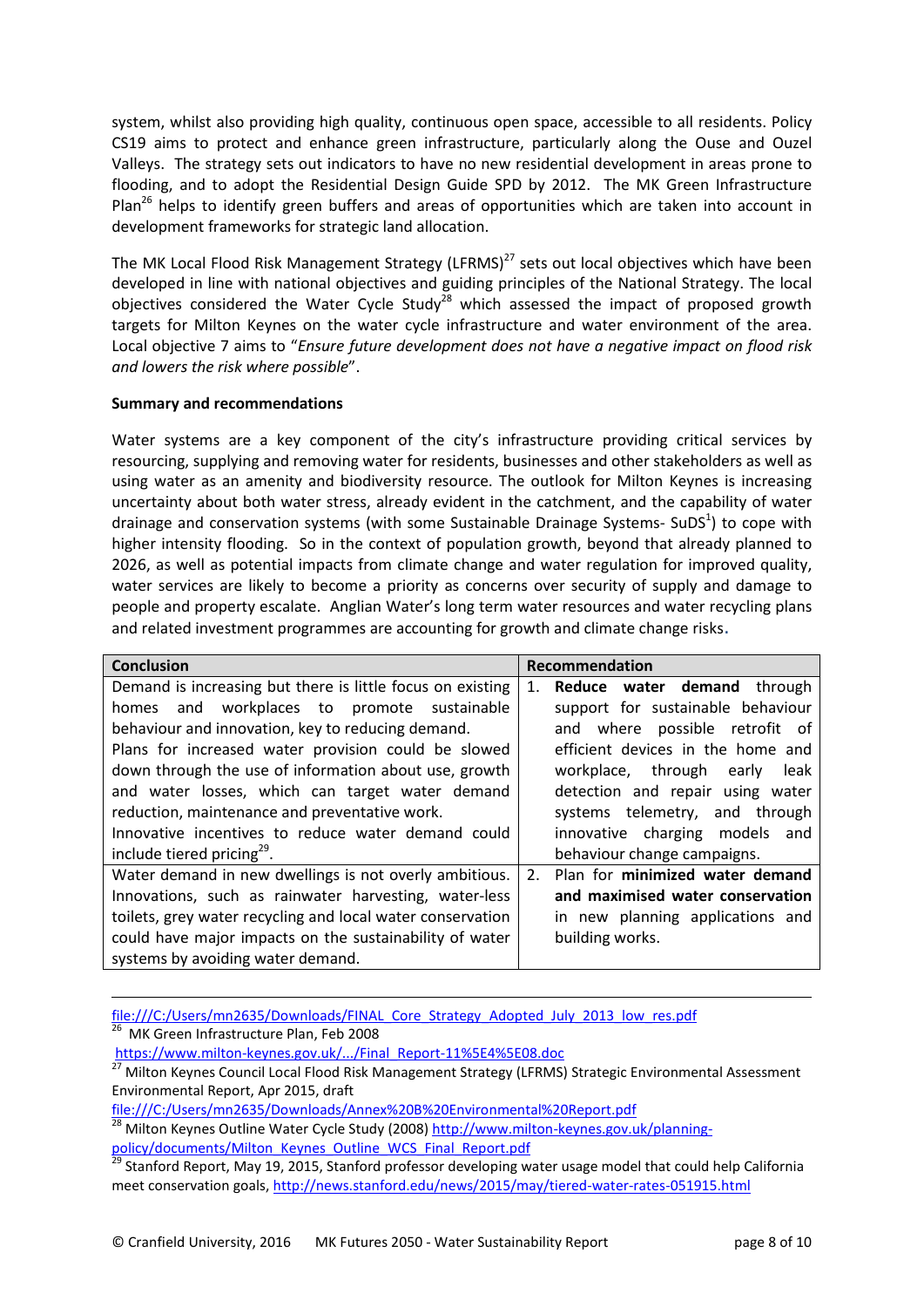| Agricultural practices which promote yield efficiency<br>through the use of chemicals and large scale agricultural<br>machinery are not capturing water effectively, leading to<br>faster and greater flood impacts along water courses.<br>Mechanisms are needed to slow down the flow of water<br>to urban areas, and at the same time, recognize the<br>greater risk to urban areas when flood plains have been<br>built upon and become ineffective at managing flood<br>water. Mechanisms could include improving barriers or<br>limiting new buildings in these areas. | 3. | Protect people and properties from<br>flood risk by extending and revising<br>the boundaries of flood plains.<br>Prevent the use of this land for living<br>or working places or create barriers<br>in existing places at risk from flood.<br>Work with farmers and land owners<br>to minimise water run-off.                                 |
|------------------------------------------------------------------------------------------------------------------------------------------------------------------------------------------------------------------------------------------------------------------------------------------------------------------------------------------------------------------------------------------------------------------------------------------------------------------------------------------------------------------------------------------------------------------------------|----|-----------------------------------------------------------------------------------------------------------------------------------------------------------------------------------------------------------------------------------------------------------------------------------------------------------------------------------------------|
| Strategies to reduce water demand may not be sufficient<br>to meet planned growth. Planning for net increased<br>capacity needs will be essential. These plans need to be<br>informed by evidence of population growth, and per<br>capita demand.                                                                                                                                                                                                                                                                                                                            | 4. | Plan for new water resources to<br>maintain the balance<br>between<br>supply and demand. This may<br>extending<br>include<br>reservoirs<br>at<br>Grafham<br>and/or<br>Wing<br>and/or<br>building new reservoirs to meet the<br>needs of a growing population, or<br>increased<br>winter<br>storage<br>and<br>transfers from areas of surplus. |
| The cost of water provision will rise as water treatment<br>costs rise. The costs of water treatment can be reduced<br>significantly if the polluters of land systems can change<br>their behaviours to reduce impact on treatment needs.                                                                                                                                                                                                                                                                                                                                    | 5. | Keep water prices low for essential<br>services by avoiding high costs of<br>treatment<br>by<br>avoiding<br>water<br>pollutants, nitrates, etc. entering<br>potable water systems by working<br>with land owners, farmers, and<br>other industries.                                                                                           |
| The design of new developments should adopt existing<br>methods using green infrastructure such as the linear<br>parks in MK, as well as SuDS which are not alternatives.<br>However existing methods will need to be enhanced to<br>recognize the denser population<br>and increased<br>concrete/tarmac, as well as climatic changes, both<br>leading to increased flood risk.                                                                                                                                                                                              | 6. | Design new flood management<br>systems and SuDS to cope with<br>more people in urban homes and<br>densification for new build areas.                                                                                                                                                                                                          |
| Energy reliance reduces water security and energy costs<br>are expected to rise, so there is a need to move toward<br>energy self-sufficiency in water systems, or at least<br>toward longer-term back-up solutions in the event of<br>energy outages.                                                                                                                                                                                                                                                                                                                       | 7. | Recognize the dependence upon<br>energy systems for water treatment<br>and distribution, and invest in<br>renewable technologies for energy<br>use, generation and storage.                                                                                                                                                                   |

The water strategy for England<sup>30</sup> sets out the Government's plans for water in the future. Looking forward to 2030, it identifies practical steps including: improving the supply of water; agreeing on important new infrastructure such as reservoirs; reducing leakage; tackling direct pollution to rivers; reducing demand, through better building design, more efficient appliances and improving industrial processes; and managing surface water made worse by the increasing amounts of concrete and paving in our towns and cities. The recommendations above are aligned with this strategy.

<sup>&</sup>lt;sup>30</sup> DEFRA, Future Water: The Government's water strategy for England, 2008 https://www.gov.uk/government/uploads/system/uploads/attachment\_data/file/69346/pb13562-futurewater-080204.pdf